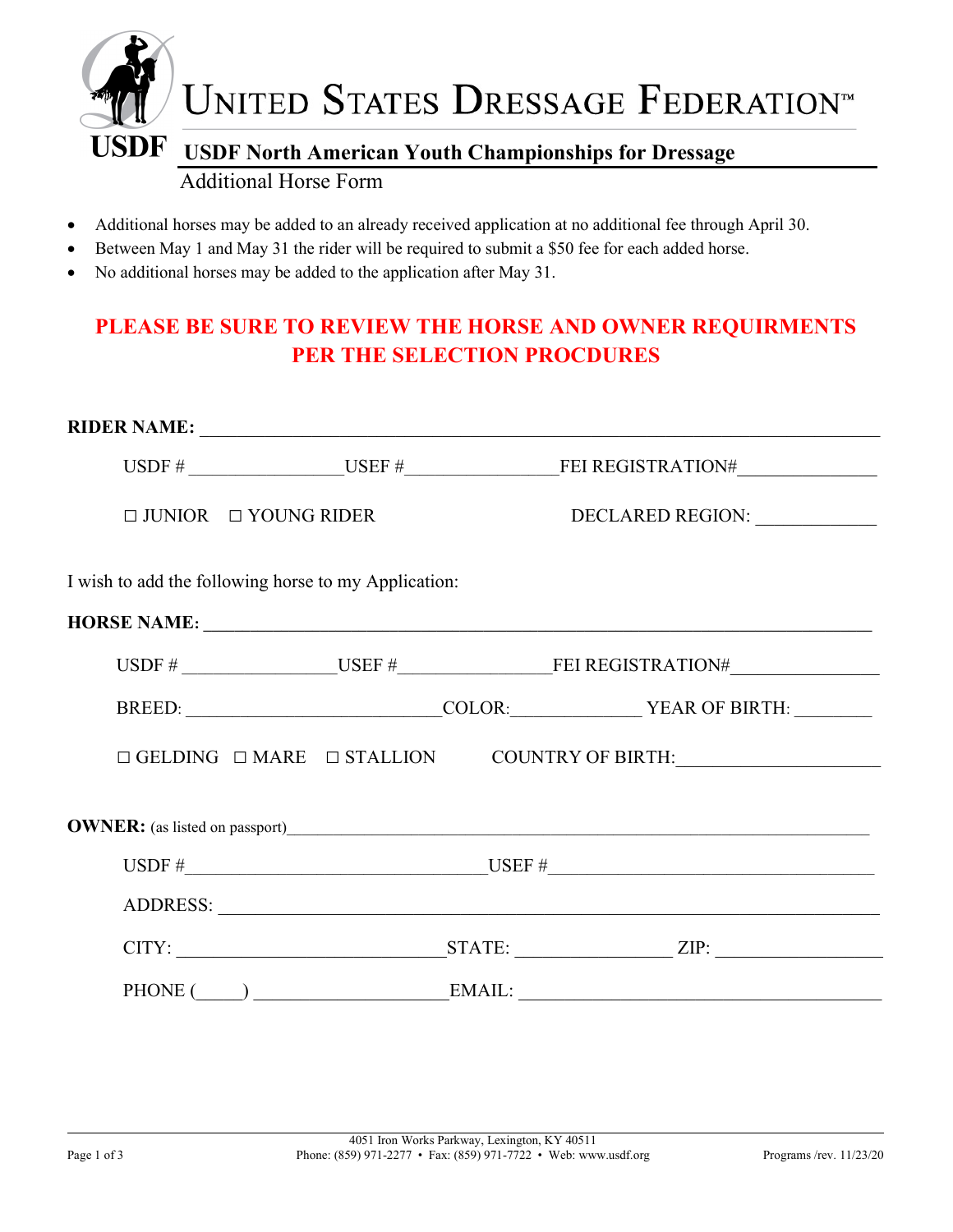

### Waiver and Liability Release

#### ASSUMPTION OF RISK, WAIVER AND RELEASE OF LIABILITY AND INDEMNIFICATION AGREEMENT

As consideration for my participation in this event, I voluntarily agree to the following:

I am seeking to attend or participate in qualifying for the FEI North American Youth Championship specified on this form herein after referred to as the Event.

I understand and acknowledge that numerous inherent risks and dangers are associated with equine activities, whether preparing for, entering, attending, participating in, or leaving the Event. The inherent risks include those dangers and conditions which are an integral part of equine activities, including, but not limited to: (a) the propensity of an equine or other animal to behave in ways that may result in injury, harm, or death to persons on or around them; (b) the unpredictability of the equine's reaction to such things as sounds, sudden movements and unfamiliar objects, persons, or other animals; (c) certain hazards such as surface or subsurface conditions; (d) collisions with other animals or objects; (e) the potential of a participant or other Participant to act in a negligent manner that may contribute to injury to the participant, Participant, or others, such as failing to maintain control over the equine or not acting within his or her ability; (f) the breakage or failure of tack or other equipment; (g) the potential that an equine or animal may cause injury or harm to the rider or other persons or animals in the vicinity; (h) and the potential transmission of communicable diseases to both humans and equines. I understand and agree to assume these and other inherent risks and dangers that may be associated with my attendance at or participation in the Event. I am not relying on USDF nor USEF to list all risks.

I voluntarily agree to waive any and all rights to sue and hereby release the U.S. Dressage Federation Inc., the United States Equestrian Federation, and the sponsor of the event from all liability, loss, claims, or actions for injury, death, expenses or damage to person or property resulting from any action, inaction, or ordinary negligence by the event organizers, sponsors, USEF or the USDF (regardless of whether the USDF or the sponsor was negligent).

I also agree to indemnify (that is, pay any losses, damages, or costs incurred by) the USDF, USEF and the Event sponsor and to hold them harmless as to claims for injury, death, loss, or damage to me, my personal property, or my horse or as to claims that others may make for any injury, death, loss, or damage that may be caused by me or my horse.

I grant full permission for the USDF to use and publish any photographs or videotapes taken of me and/or my horse at the Event.

If I am signing as Parent or Legally-Appointed Guardian of a minor (under age 18), I consent to my minor child's entry at the Event and accept responsibility for his/her attendance or participation

#### Required Signatures

I certify that I have read the Selection Procedures for the NAYC, the Assumption of Risk, Waiver and Release of Liability and Indemnification Agreement, and the USEF Code of Conduct for participating in the NAYC, I understand them, and I agree to be fully bound terms to the greatest extent allowed by law.

| a) |                                                                                                                                                |                                 |      |  |  |
|----|------------------------------------------------------------------------------------------------------------------------------------------------|---------------------------------|------|--|--|
|    | Horse Name (Please Print)                                                                                                                      |                                 |      |  |  |
| b) |                                                                                                                                                |                                 |      |  |  |
|    | Rider Name (Please Print)                                                                                                                      | Rider Signature                 | Date |  |  |
| c) |                                                                                                                                                |                                 |      |  |  |
|    | Parent/Guardian Name (Please Print)                                                                                                            | Parent/Guardian Signature       | Date |  |  |
| d) |                                                                                                                                                |                                 |      |  |  |
|    | Horse Owner Name (Please Print)                                                                                                                | Horse Owner Signature           | Date |  |  |
| e) |                                                                                                                                                |                                 |      |  |  |
|    | Rider's Coach/Trainer Name (Please Print)                                                                                                      | Rider's Coach/Trainer Signature | Date |  |  |
|    | Mail to: USDF, Attn: NAYC Coordinator, 4051 Ironworks Parkway, Lexington, KY 40511<br>Fax to: (859) 971-7722<br>Email to: $n$ ayc $@$ usdf.org |                                 |      |  |  |

USDF IS NOT RESPONSIBLE FOR LOST, DELAYED, MISDIRECTED, OR STOLEN CORRESPONDENCE EITHER ELECTRONIC, POSTAL, OR VOICE ACTIVATED.